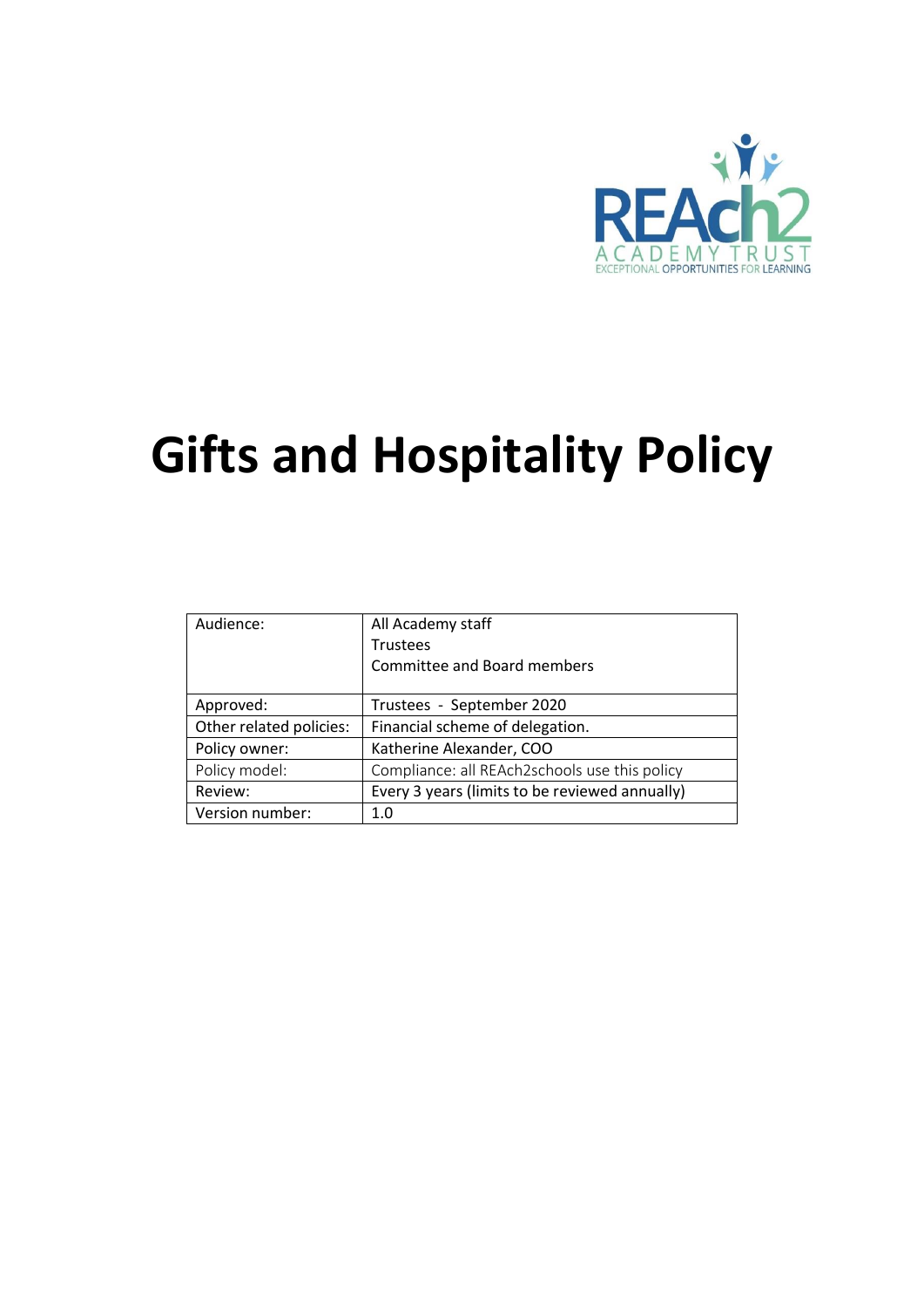# **REAch2 Gifts & Hospitality policy**



## **At REAch2, our actions and our intentions as school leaders are guided by our Touchstones:**

| Integrity        | We recognise that we lead by example and if we want children to grow up to<br>behave appropriately and with integrity then we must model this behaviour            |
|------------------|--------------------------------------------------------------------------------------------------------------------------------------------------------------------|
| Responsibility   | We act judiciously with sensitivity and care. We don't make excuses, but<br>mindfully answer for actions and continually seek to make improvements                 |
| <b>Inclusion</b> | We acknowledge and celebrate that all people are different and can play a role in<br>the REAch2 family whatever their background or learning style                 |
| Enjoyment        | Providing learning that is relevant, motivating and engaging releases a child's<br>curiosity and fun, so that a task can be tackled and their goals achieved       |
| Inspiration      | Inspiration breathes life into our schools. Introducing children to influential<br>experiences of people and place, motivates them to live their lives to the full |
| Learning         | Children and adults will flourish in their learning and through learning discover a<br>future that is worth pursuing                                               |
| Leadership       | REAch2 aspires for high quality leadership by seeking out talent, developing<br>potential and spotting the possible in people as well as the actual                |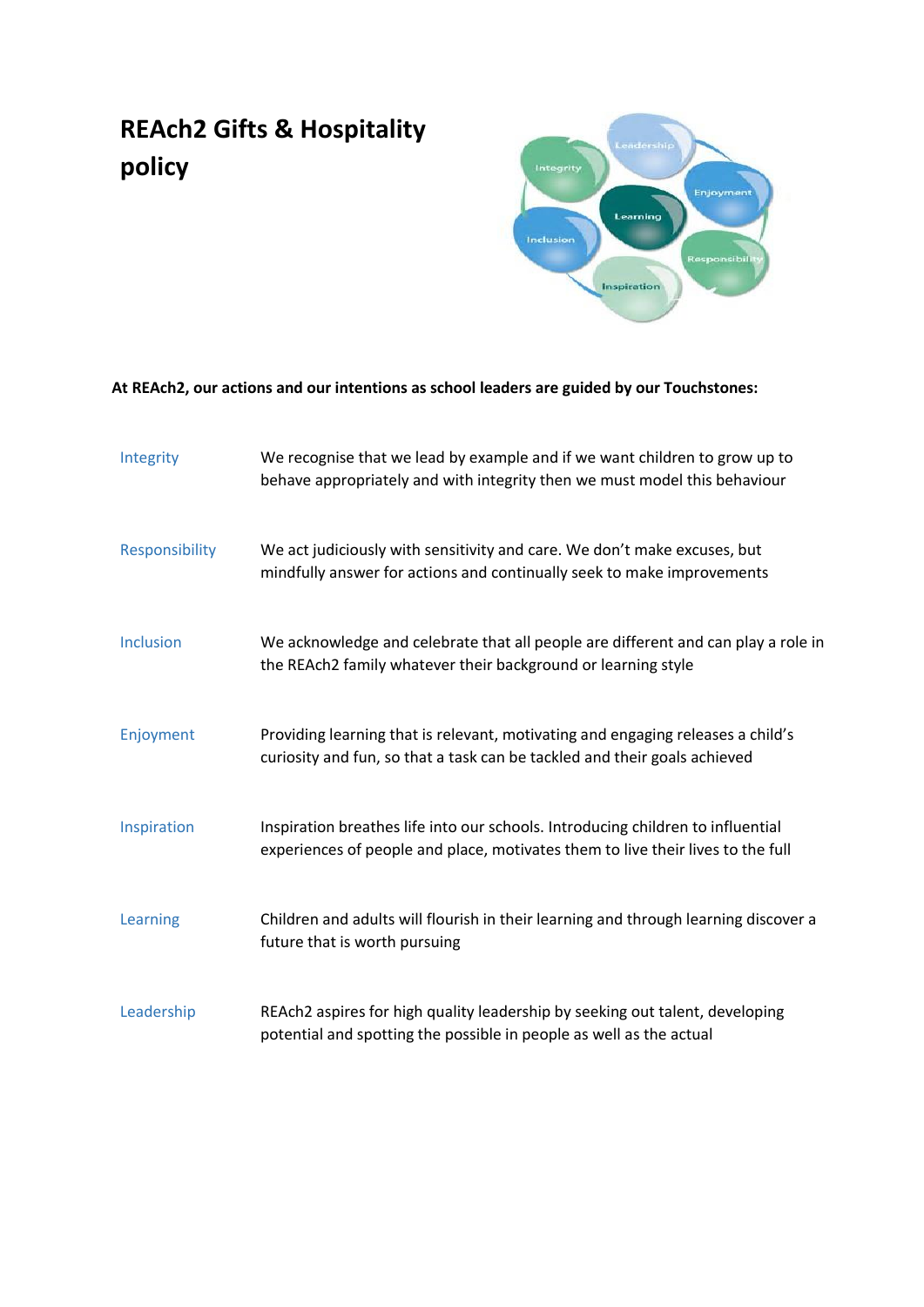### **Gifts and Hospitality Policy**

#### Background

In accordance with the Academies Financial Handbook 2017 (section 3.5), this policy document outlines the responsibility of The Trust, its Academies and employees, in relation to the acceptance of the following from persons or organisations external to the REAch2, including its supply chain:

- Gifts
- **•** Hospitality
- Awards
- Any other benefit that might be seen to compromise personal judgment or integrity.

It is the responsibility of the CEO of REAch2 (the Trust) and the Head Teacher's from each Academy to ensure that its staff members have read and understood this policy document.

The Trust and each Academy will hold a Gifts and Hospitality Register. All gifts/hospitality over the value of £30 must be recorded in the Gifts and Hospitality Register. A form should be completed in all cases where the value exceeds £30 (see Appendix A for the template).

#### Definition

A Gift is any item or service, award, prize or any other benefit which is received free of charge; or personally offered at a discounted rate or on terms not available to the general public or which might be seen to compromise the personal judgment or integrity of the recipient.

Hospitality is the offer of food, drink, accommodation or entertainment or the opportunity to attend any cultural or sporting event not available to the general public.

#### Dealing with Gifts and Hospitality

The Trust expects staff, trustees and Governors to exercise the utmost discretion in giving and accepting gifts and hospitality when on Trust or Academy business. Particular care should be taken about a gift from a person or organization that has, or is hoping to have, a contract with our organization. In any case of doubt advice should be sought from their Line Manager or Trust Directors.

Staff, trustees and Governors must not make use of their official position to further their private interests or those of others.

Staff, trustees and Governors must not accept gifts, hospitality or benefits of any kind from a third party where it might be perceived that their personal integrity is being compromised, or that the Trust/Academy might be placed under an obligation.

Gifts of low intrinsic value such as promotional calendars or diaries, small tokens of gratitude, can be accepted. If there is any doubt as to whether the acceptance of such an item is appropriate, individuals should decline the gift or refer the matter to their Line Manager or Trust Directors.

It is common for appreciative parents and pupils to register their thanks for the work of staff in the form of a small personal gift. If these are valued at less than £30 these are perfectly acceptable without reference to senior members of staff. These will not need to be recorded in the register. Where gifts valued over £30 are accepted, these should be recorded in the register.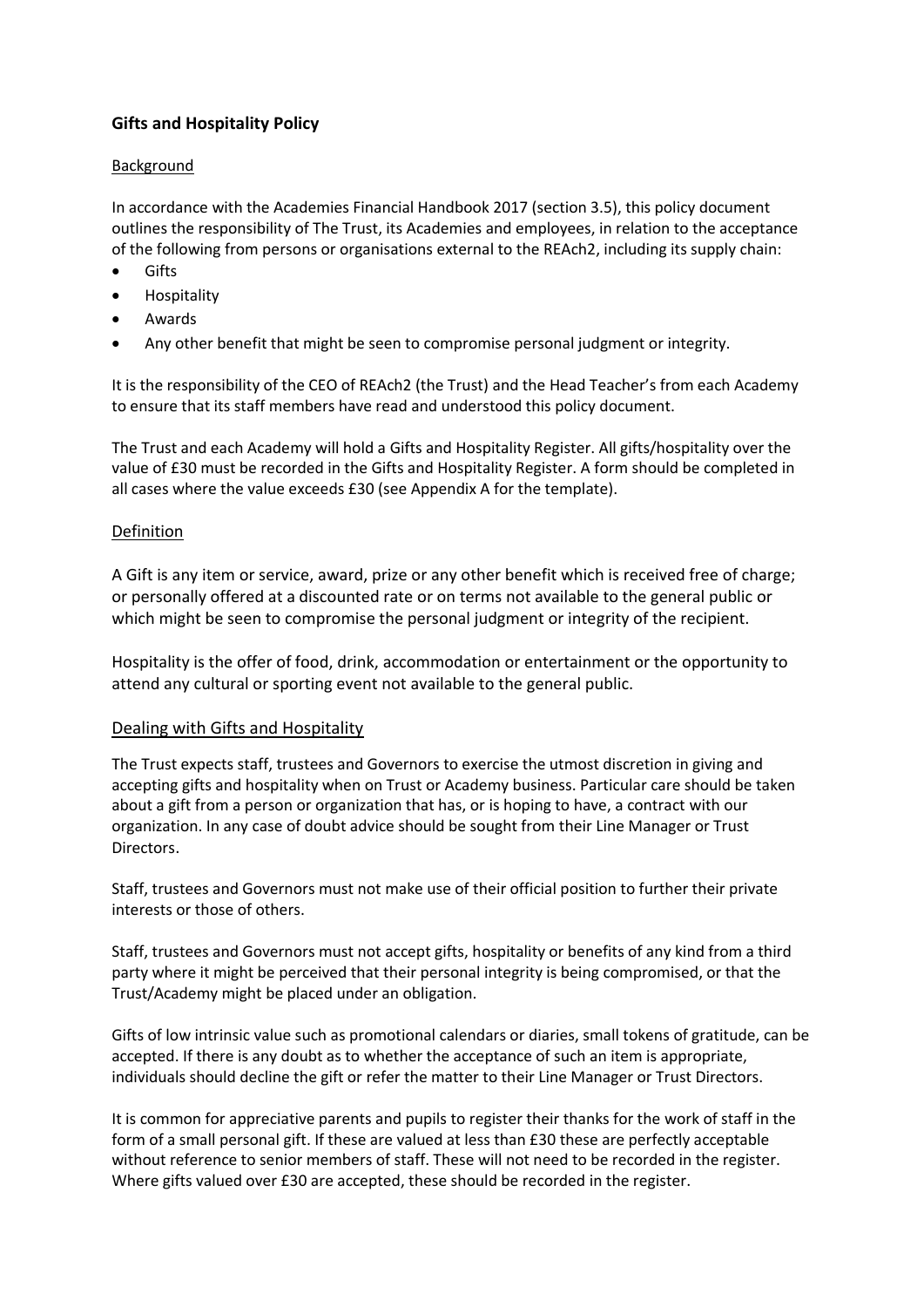Where a more valuable gift, benefit or service is offered which is to the good of the Academy, rather than an individual, it must be referred to the Head Teacher, or if in the case of the Head Teacher, to the Regional Director for approval within their discretion; if acceptable, then these terms must be recorded in the register.

Hospitality such as working lunches, coffees etc are perfectly acceptable where it is appropriate to offer or receive these in support of good relationships with visiting staff or business colleagues. Modest hospitality, provided it is reasonable in the circumstances, should be similar to the scale of hospitality which the Trust as an employer would be likely to offer. These would not be added to the register. Hospitality received above this level should be recorded in the register.

If a member of staff, trustee or Governor is offered a gift or hospitality whilst involved in the procurement of goods and services, tenders for work or when liaising with anyone conducting business with the academy (other than light refreshments) it is their responsibility to discuss this with their Line Manager immediately.

If not accepting a gift would be regarded as causing offence (such as a sudden and unexpected gift or one where refusal could cause cultural offence) the item should be accepted. The matter should then be brought to the attention of the headteacher as soon as possible, who may decide to return the gift, or may donate it to the Academy raffle/fair or a charitable cause.

Examples of gifts or hospitality that should not be accepted are cash or monetary gifts; gifts or hospitality offers to a member of your family; gifts or hospitality from a potential supplier or tenderer in the immediate period before tenders are invited or during the tender process; staff, trustee or Governor attendance at sporting and cultural events at the invitation of suppliers, potential suppliers or consultants. (Where it is considered that there is a benefit to the Trust or one of its academies in a member of staff, trustee or Governor attending a sponsored event, the attendance must be formally approved and registered by the headteacher.

Where a gift is received on behalf of the Academy, the gift remains the property of the Academy. The gift may be required for departmental display or it may, with the Head teacher's approval, remain in the care of the recipient. Unless otherwise agreed, the gift should be returned to the department on or before the recipient's last working day.

Gifts are sometimes offered by suppliers with the purchase of items. All such special offer gifts are the property of the Academy and must be used accordingly.

#### Giving Gifts and Hospitality

The Trust and its academies will not normally give gifts to other individuals or organisations. If gifts are given, staff must ensure that the decision is fully documented in the Gift and Hospitality Register and has regard to the propriety and regularity of the use of public funds. This does not apply to the award of gifts, prizes etc related to the achievement of pupils e.g. attainment or merit awards.

Where hospitality is provided by the Trust or its academies this should be approved in advance by the headteacher. In approving hospitality, the headteacher should ensure it is not in breach of the UK Bribery Act 2010 and also that the costs are appropriate for a publically funded organisation. Hospitality such as working lunches, coffees etc and modest hospitality in the form of meals are perfectly acceptable where it is appropriate to offer or receive these in support of good relationships with visiting staff or business colleagues (but not for their family or friends). These would not be added to the register. Hospitality provided above this level should be recorded in the register.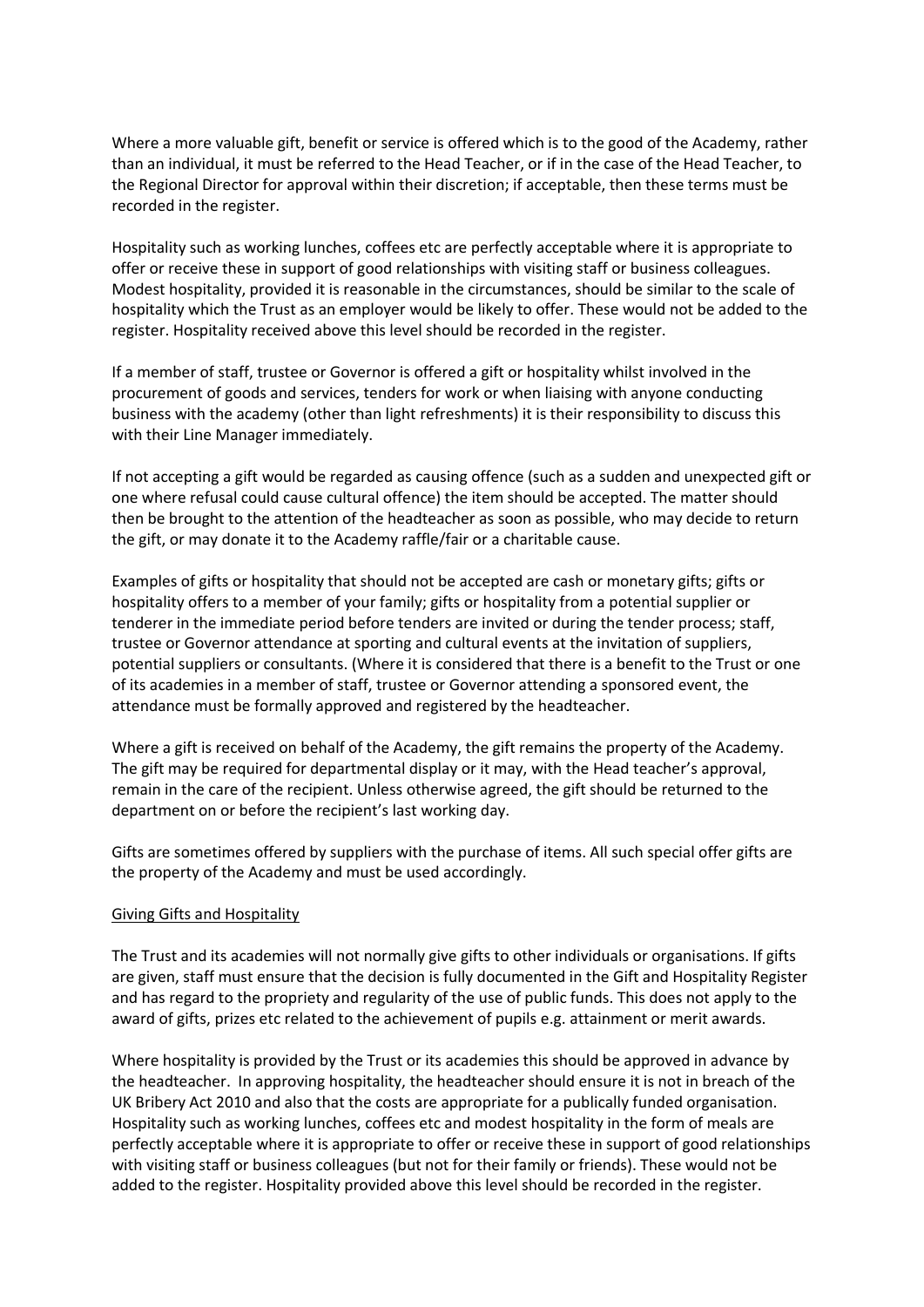The Trust and its Academies must fully document the decision for acceptance of the receipt of Gifts, Hospitality Awards and any other benefit that may be deemed to compromise personal judgement always ensuring that there is propriety and regularity in the use of public funds.

#### Why REAch2 Needs This Policy

- To protect the reputation of REAch2), its employees and agents from accusations of bias, partiality or favouritism.
- To ensure compliance with the law including the Bribery Act 2010 and the Charities Act 1993.

#### Who is affected by this Policy?

Trustees, staff, volunteers, supply chain partners and any other agent or supplier working for or on behalf of the REAch2.

#### The Effect of Non Compliance

#### For the REAch2

Failure to comply with this Policy may result in the Trust breaching Charity Commission regulation and the Law and may also expose the Trust to unnecessary commercial or reputational risk.

#### For the Individual

This policy forms part of the terms and conditions of trusteeship, employment or any other contractual arrangement with the Trust. Failure to comply with this Policy and/or its associated procedures may result in disciplinary action including dismissal. Where appropriate, the Trust may also bring criminal charges and may seek to claim damages through civil proceedings.

#### Review and Revision

This Policy will be reviewed every three years by the Trust Board.

Independent quality and compliance reviews will be undertaken by the Trust's internal and external auditors and, where necessary, this Policy will be updated or amended to incorporate feedback and/or operational changes.